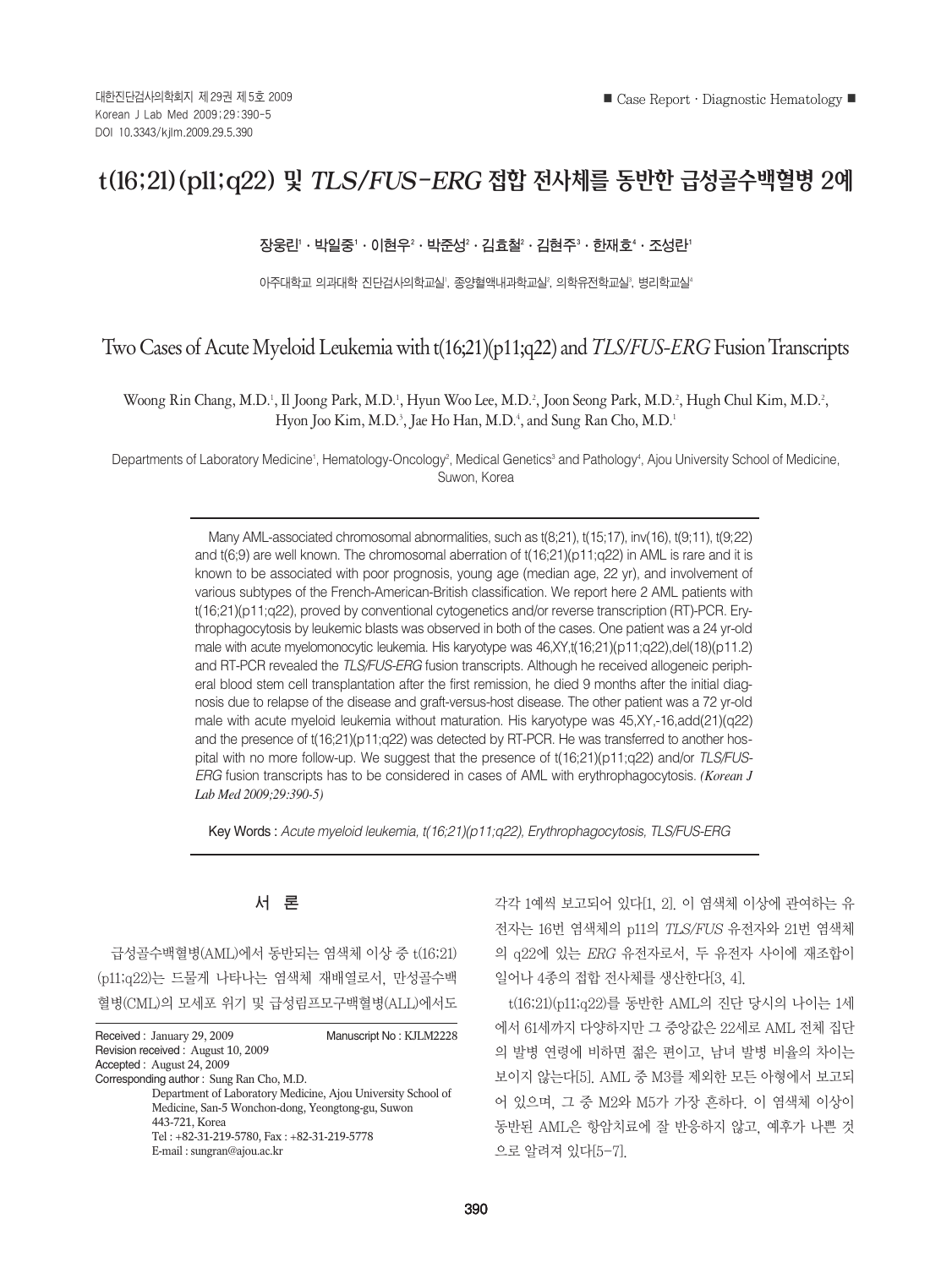최근 저자들은 염색체 검사 및 역전사 중합효소연쇄반응법 (reverse transcription-PCR, RT-PCR)에 의해 t(16;21)(p11; q22) 및 TLS/FUS-ERG 접합 전사체가 확인된 AML 2예를 경 험하였기에 문헌 고찰과 함께 보고하는 바이다.

# 증 례

#### 1. 증례 1

24세 남자 환자는 1개월간 운동 시 호흡 곤란이 있었던 중, 어 지럼증까지 발생하여 타 종합병원에 내원, 시행한 검사에서 Hb 3.9 g/dL, 혈소판 8,000/μL로 심한 빈혈과 혈소판감소증을 보 여, 더 자세한 검사를 위해 본원으로 전원되었다. 본원 입원 당 시 계통 검진상 어지러움과 호흡 곤란 외에 특이 증상 보이지 않 았고, 이학적 검사상 혈압이 150/80 mmHg로 약간 높았으며, 체온이 37.6℃로 경한 열 이외에, 림프절종대나 간비종대는 보 이지 않았다.

주요 검사 소견은 Table 1과 같았고, 골수 검사에서는 골수아 세포가 유핵세포의 58%를 차지하였고 Auer rod 음성이었으며 골수아세포의 26%가 세포질에 적혈구를 포식하거나 다수의 공 포를 포함하고 있었다(Fig. 1A). 세포충실성은 70%였고, 뚜렷한 골수세포 형성이상이나 골수섬유화는 관찰되지 않았다. GTG 결합법을 이용한 골수 염색체 검사에서 46,XY,t(16;21)(p11; q22),del(18)(p11.2)의 핵형을 보였다(Fig. 2A). 또한 HemaVision kit (Bio-Rad Laboratories, Hercules, CA, USA)를 이 용한 multiplex RT-PCR 검사에서도 t(16;21)(p11;q22) 양성 이었고, TLS/FUS-ERG 융합 유전자의 A형과 B형 접합전사체 에 해당하는 띠를 보였으며, Kong 등[5]이 사용한 시발체를 이

용하여 추가로 시행한 RT-PCR 검사에서도 A형과 B형 띠가 관찰되었다(Fig. 3).

분자유전 검사방법을 요약하면 다음과 같다. 환자의 골수 세 포에서 RNA를 추출한 후 cDNA를 합성하였고, HemaVision 키트에 포함된 8개의 선별용 시발체 세트를 사용하여 제조사 권

Table 1. Clinical and hematological characteristics of 2 AML patients with t(16;21)(p11;q22)

| No. Case                                  | 1                    | $\overline{c}$     |
|-------------------------------------------|----------------------|--------------------|
| Age/sex                                   | 24/M                 | 72/M               |
| Subtype                                   | Acute myelomonocytic | AML without        |
|                                           | leukemia             | maturation         |
| Survival (months)                         | 9                    | $1 + *$            |
| WBC $(\mu L)$                             | 7,700                | 2,300              |
| Hb (g/dL)                                 | 4.5                  | 8.5                |
| Platelets $( \mu )$                       | 10,000               | 124,000            |
| % Blasts                                  |                      |                    |
| Peripheral blood                          | 84                   | 29                 |
| Bone marrow                               | 58                   | 48                 |
| Immunophenotype                           | CD13 (46)            | CD13 (30)          |
| (% positive cells)                        | CD14 (23)            | CD33 (75)          |
|                                           | CD33 (89)            | CD34 (76)          |
|                                           | CD34 (66)            | CD61 (20)          |
|                                           | <b>HLA-DR (40)</b>   | <b>HLA-DR (21)</b> |
| Cytochemical stain                        |                      |                    |
| <b>SBB</b>                                | $^{+}$               |                    |
| <b>PAS</b>                                |                      |                    |
| ANBE                                      | $^{+}$               |                    |
| Immunohistochemical<br>stain (additional) |                      |                    |
| CD <sub>56</sub>                          |                      |                    |
| <b>MPO</b>                                | <b>ND</b>            | $^{+}$             |
| vWF                                       | <b>ND</b>            |                    |
|                                           |                      |                    |

\*Follow-up was not possible after one month.

Abbreviations: WBC, white blood cells; SBB, Sudan black B; PAS, periodic acid-Schiff; ANBE, α-naphtyl butyrate esterase; MPO, myeloperoxidase; vWF, von Willebrand factor; ND, not done.



Fig. 1. Bone marrow smears of case 1 (A) and case 2 (B) showing blast cells with erythrophagocytic activity and cytoplasmic vacuoles (Wright-Giemsa stain,  $\times$  1,000).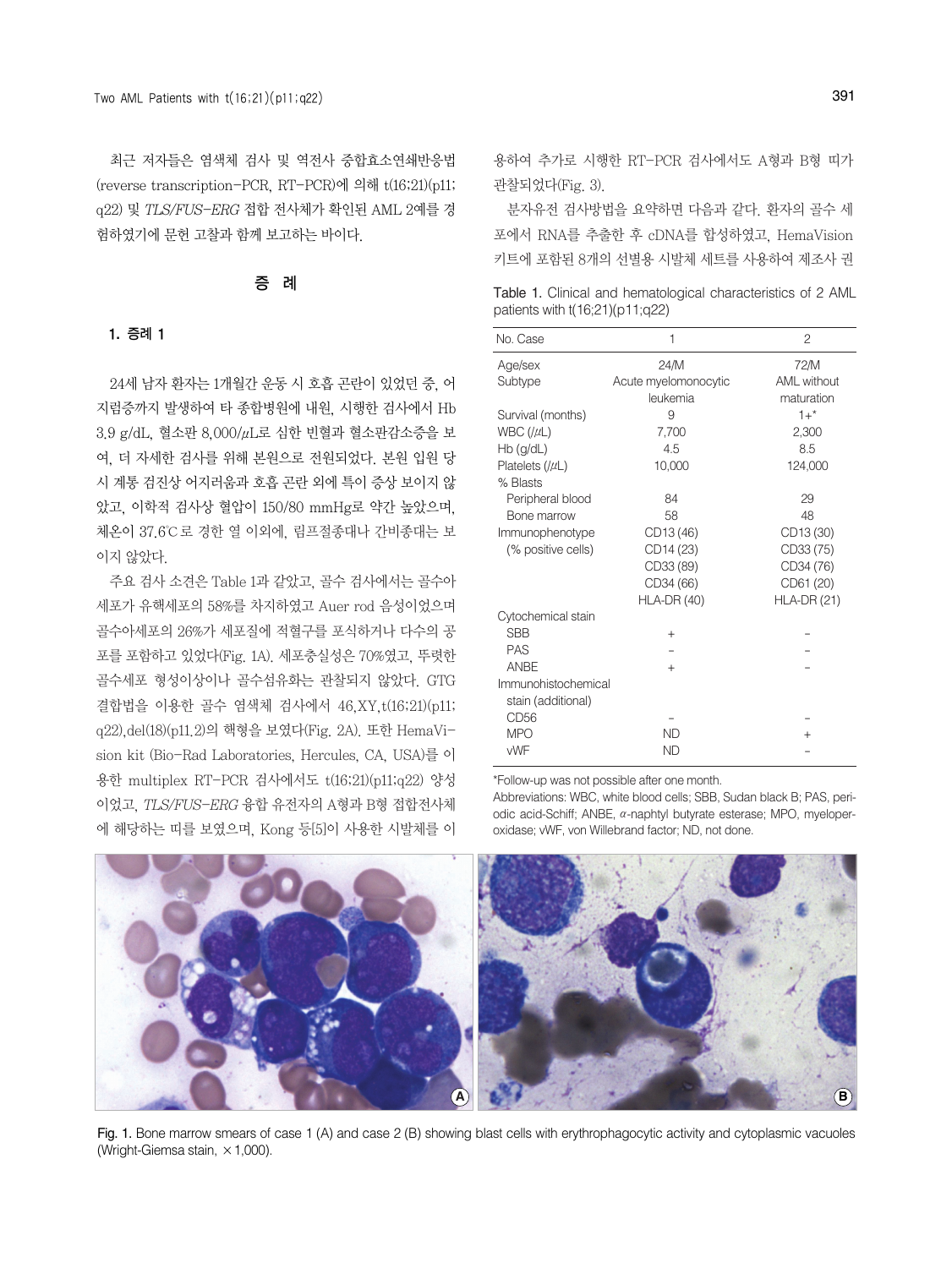

Fig. 2. Karyograms of the patients presented. (A) Case 1 showing 46,XY,t(16;21)(p11;q22),del(18)(p11.2). (B) Case 2 showing 45,XY, -16,add(21)(q22). Arrows indicate rearranged and abnormal chromosomes.



Fig. 3. (A) Multiplex RT-PCR using HemaVision kit in case 1 (upper) and case 2 (lower). Both show an internal control band (911 bp, arrowhead) in each lane and 2 unknown bands (1 strong, 1 weak) in lane 5. (B) RT-PCR for t(16;21)(p11;q22) using HemaVision split-out PCR kit. Both cases show bands for the internal control (911 bp, arrowhead) and the *TLS/FUS-ERG* fusion transcripts of type A (313 bp) and type B (269 bp). Lane 1, 100 bp ladder; lane 2, case 1; lane 3, case 2. (C) RT-PCR for t(16;21)(p11;q22) using the primers reported by Kong, et al. Both cases have type A (255 bp), type B (211 bp), and an extra band (\*). Lane 1, 100 bp ladder; lane 2, negative control; lane 3, case 1; lane 4, case 2.

장사항에 따라 1차 및 2차 PCR을 시행한 후 전기영동으로 띠가 보이는지 확인하였다. 띠가 관찰되면 해당하는 split-out용 시 발체 세트를 사용하여 1차 및 2차 PCR을 시행한 후 전기영동으 로 띠의 유무와 크기를 확인하였다. 1차 PCR 반응은 95℃ 30초, 58℃ 30초, 72℃ 1분 30초의 조건으로 25회 반복하였고, 2차 PCR 반응은 동일한 조건으로 20회 반복하였다. 또한, 동일한 cDNA를 대상으로 Kong 등[5]이 제시한대로 5′-CTATGGA-CAGCAGGACCGTG-3′과 5′-CATAGTAGTAACGGAGG-GCG-3′시발체를 사용하여 1차 PCR을, 5′-GGTGGCTAT- GAACCCAGAGG-3′과 5′-CCTCGTCGGGATCCGTCATC-3′시발체를 사용하여 2차 PCR을 시행한 후 전기영동하여 띠의 유무와 크기를 확인하였다. 1차 PCR 반응은 94℃ 1분, 60℃ 1분, 72℃ 2분의 조건으로 40회 반복하였고, 2차 PCR 반응은 동일한 조건으로 35회 반복하였다.

환자는 t(16;21)(p11;q22)를 동반한 급성골수단핵구백혈병(acute myelomonocytic leukemia)으로 진단되었고, cytarabine 및 idarubicin으로 관해유도화학요법을 받았다. 화학요법 28일 째 실시한 골수 검사에서는 완전관해 소견을 보였고, 염색체 검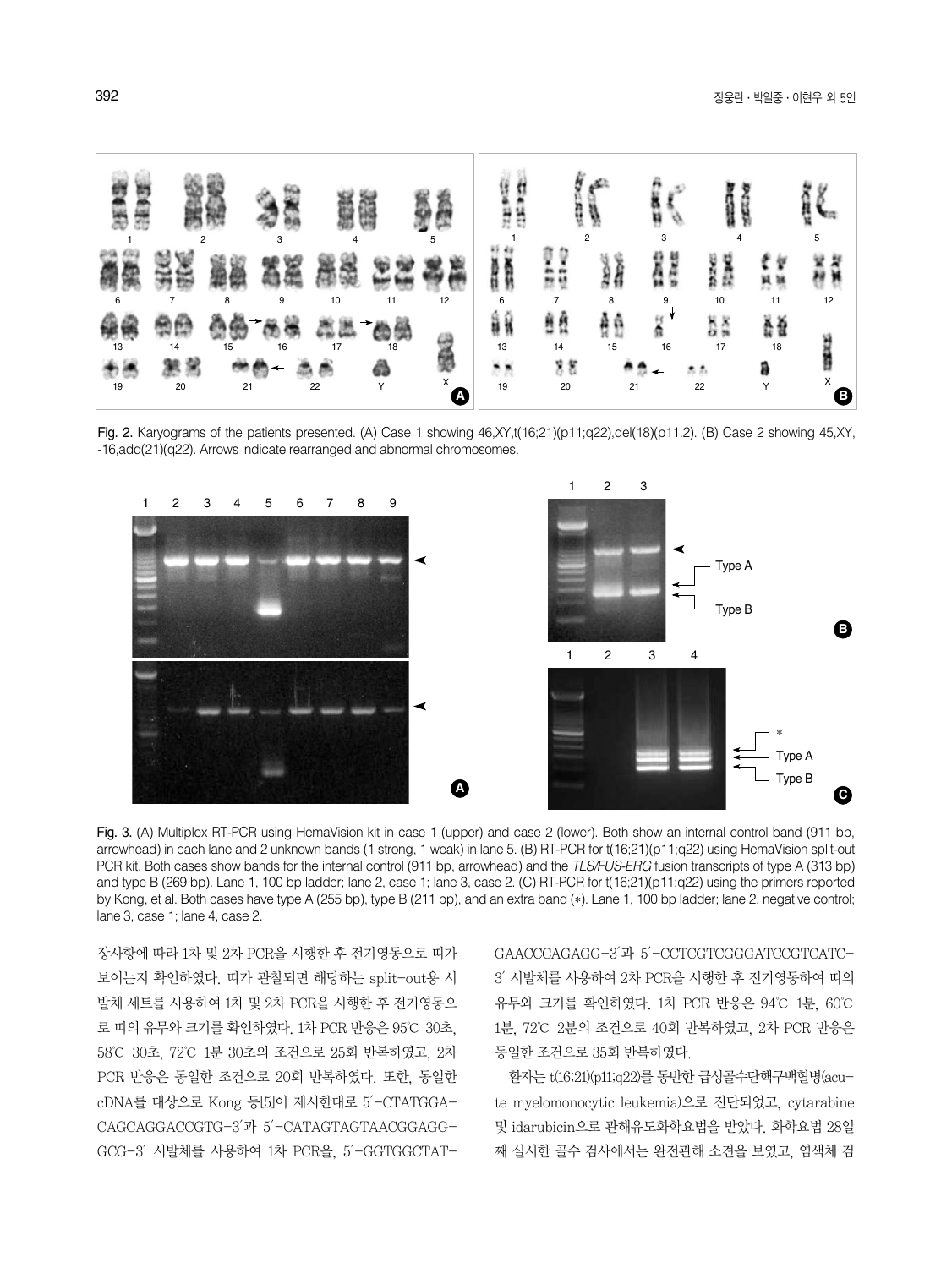사에서도 46,XY의 정상 핵형을 보였다. 환자는 진단 2개월 및 4 개월 후 각각 1차 및 2차 공고화학요법으로 idarubicin과 cytarabine을 투여받았고, 진단 5개월 후 동종 말초혈액조혈모세포 이식을 받았다. 조혈모세포이식 1개월 및 2개월 후 시행한 골수 검사에서 골수아세포가 각각 8%, 62%로 재발 소견을 보였고, 전신에 홍반성 구진 및 반점이 생기는 등 이식편대숙주 반응을 보였다. 이후 공여자 림프구주입술 및 면역억제 치료를 받았으 나, 이식편대숙주 반응이 점점 더 심해져서, 결국 최초 진단 후 약 9개월 만에 급성폐부종, 급성신부전, 급성간기능부전, 하부 위장관 출혈로 인해 사망하였다.

## 2. 증례 2

72세 남자 환자는 내원 1주일 전부터, 근육통, 기침, 가래 등 이 있어서 타 병원에서 실시한 검사상 범혈구 감소증을 보여, 더 자세한 검사를 위해 본원에 입원하였다. 골다공증 및 백내장 외 에 특이 과거 병력은 없었으나, 사회력상 매일 소주 2병을 50년 간 마셔왔으며, 매일 담배 1갑씩을 5-60년간 피어왔다. 이학적 검사상 혈압이 140/90 mmHg로 약간 높은 것 외에는 간비종대 등의 특이 소견은 보이지 않았고, 흉부 엑스선촬영에서 심비대 및 미미한 흉막삼출액이 관찰되었다.

주요 검사 소견은 Table 1과 같았고, 골수 검사에서는 골수아 세포, 호중구-전골수구가 각각 유핵세포의 48%, 4%를 차지하였 고 Auer rod 음성이었으며 골수아세포의 29%에서 세포질 내 적 혈구 포식이나 공포가 관찰되었다(Fig. 1B). 세포충실성은 40%였 고, 중등도의 적혈구계 형성이상이 관찰되었으나 다른 골수세포 형성이상이나 골수섬유화는 관찰되지 않았다. 골수 염색체 검사 에서 45,XY,-16,add(21)(q22)[14]/46,XY[6]의 섞임증(mosaicism)을 나타내었는데(Fig. 2B), multiplex RT-PCR에서는 t(16;21)(p11;q22)양성이었고, TLS/FUS-ERG 융합 유전자의 A형과 B형 접합 전사체에 해당하는 띠를 보였으며, Kong 등[5] 이 사용한 시발체를 이용한 RT-PCR 검사에서도 A형과 B형 띠 가 관찰되었다(Fig. 3).

환자는 미분화형급성골수백혈병(acute myeloid leukemia without maturation)으로 진단되었으나, 환자 및 보호자가 타 병원으로 전원 원하여 본원에서 치료하지 않고 퇴원하여, 더 이 상의 추적 관찰이 불가능하였다.

## 고 찰

 $FUS$  유전자의 5' 부분이 염색체 21q22의 ERG 유전자의 3' 부 분과 결합, TLS/FUS-ERG 융합 유전자를 형성하여 4종류의 접합 전사체(A, B, C, D형)를 생산한다. 이 중에서 A형과 C형은 out-of-frame 접합 전사체이지만, B형과 D형은 in-frame 접합 전사체여서 TLS/FUS-ERG 키메라 단백(chimeric protein)을 만든다[5]. A, B, C형은 alternative splicing에 의한 산 물일 가능성이 높고, D형은 B형과 완전히 다른 위치의 breakpoint를 가진 것으로 추정된다[4, 5]. RT-PCR을 이용한 접합 전사체 분석 결과가 보고된 23예[4, 5, 7] 중 20예에서 A, B, C 형이 동시에 양성이었고, B형은 진하고 A, C형은 약한 띠로 관 찰되었다. 나머지 3예는 D형만 양성이었는데 이 중 1예가 국내 증례[7]였다. 본 증례에서는 2예 모두 A, B형이 양성이었고 C형 과 D형은 관찰되지 않았다. HemaVision 키트에 포함된 시발체 를 사용한 경우는 B형은 진하고 A형은 약한 띠로 관찰되었고 (Fig. 3B), 기존 보고에서 사용된 시발체를 쓴 경우는 A, B형 모두 진한 띠로 관찰되었고 이 외에 한 개의 띠가 더 관찰되었 다(Fig. 3C). 추가로 관찰된 띠의 크기는 A형보다 크고 D형보다 는 작아서 A, B, C형처럼 alternative splicing에 의한 산물일 것으로 추측된다. 또한 기존 보고된 시발체가 본 키트보다 더 뚜렷한 띠를 보인 것은 시발체 종류, PCR 반응횟수, 시발체 간 의 경쟁 유무 등의 차이에 의한 것이 아닐까 한다.

TLS/FUS-ERG 융합 유전자나 그 산물인 TLS/FUS-ERG 키메라 단백이 백혈병을 유발하는데 어떤 역할을 하는지는 아직 명확히 밝혀지지 않았다. TLS/FUS-ERG 키메라 단백은 Ewing sarcoma를 일으키는 EWS-ERG 키메라 단백과 매우 유사하 고, TLS/FUS 단백이 RNA를 인식하는 모티프 군(motif family)의 하나로서 핵과 세포질에 있는 RNA와 결합한다고 알려져 있다[6]. 또한 TLS/FUS는 BCR-ABL 종양단백에 의한 백혈병 발생(leukemogenesis)의 조절인자 중 하나로 작용하여, 성장 인자에 대한 비의존성을 촉진하고 사이토카인 수용체의 발현 조 정을 통해서 일어나는 분화를 방해한다는 가설이 제시되었다[8]. 한편, TLS/FUS-ERG 키메라 단백이 만들어지면서 ERG의 downstream에 있는 ETS DNA-binding domain이 TLS/FUS 의 COOH 말단에 있는 RNA 결합 모티프를 대체하여 TLS/FUS 의 NH2 말단에 결합함으로써 전사 활성인자로 작용한다는 주 장도 있다[9].

Imashuku 등[6, 10]은 t(16;21)(p11;q22)를 동반한 AML (t(16; 21)-AML) 환자 8명의 골수도말 표본에서 백혈병 아세포의 0.2- 36.7%가 다양한 수의 공포를 세포질에 함유하고 있거나 적혈 구, 적혈모구, 림프구, 혈소판 등을 포식한 것을 관찰하고, 백혈 병 세포에 의한 혈구 포식증이 t(16;21)-AML의 특징 중 하나라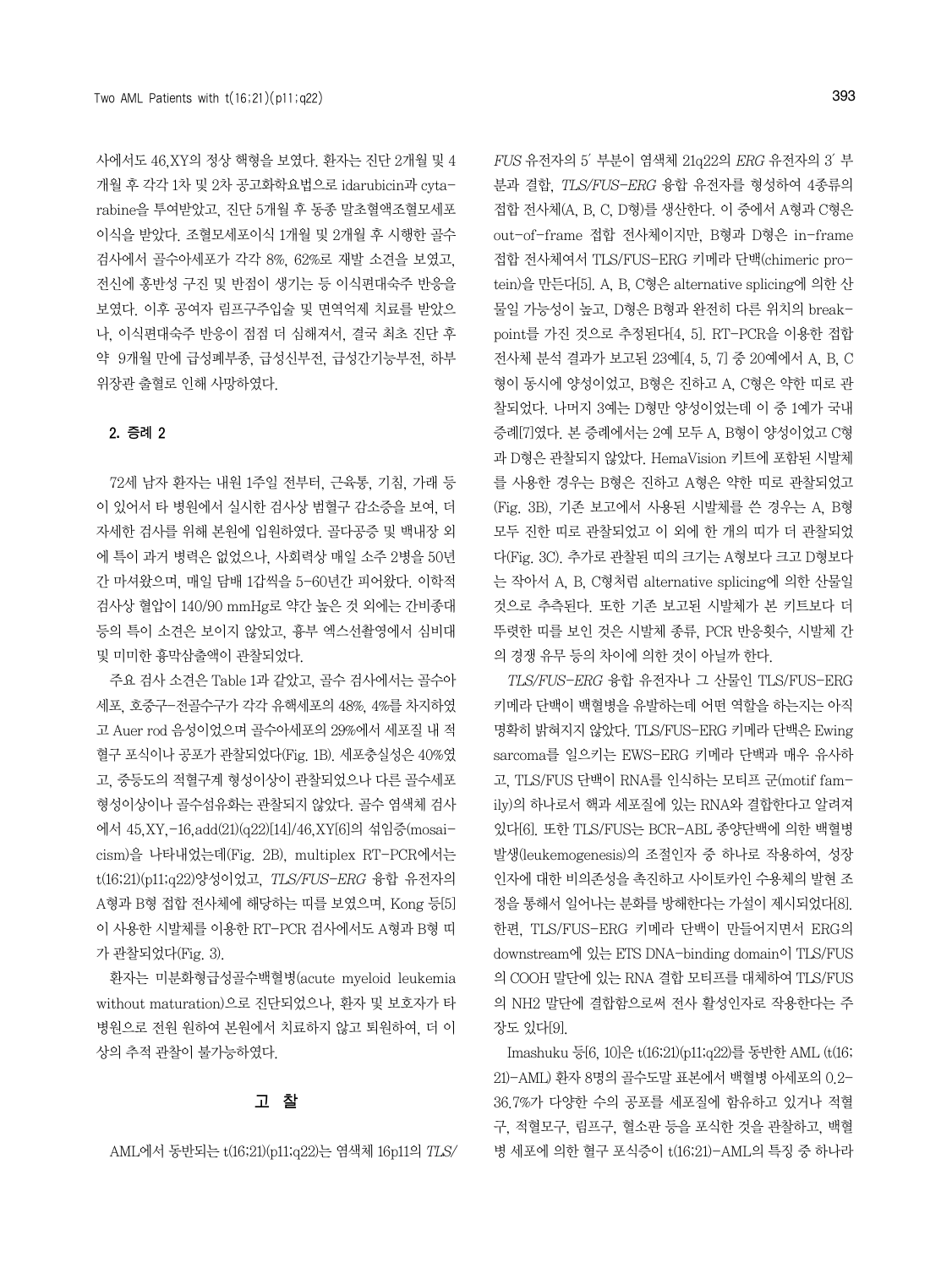고 제시하였다. 국내에서는 Choi 등[7]이 t(16;21)-AML 환자 1 명의 골수도말 표본에서 골수아세포의 8%가 적혈구나 공포, 포 식소체 등을 세포질에 함유한 것을 보고하였다. 본 증례에서도 2명 모두 세포질에 적혈구를 포식하고 있거나 공포를 함유하고 있는 아세포가 각각 26%, 29% 관찰되어, 백혈병 세포에 의한 혈구 포식증이 t(16;21)-AML에서 흔한 소견임을 확인할 수 있 었다.

또한 Shikami 등[11]과 Jekarl 등[12]은 각각 3명과 12명의 t(16;21)-AML 환자에서 유세포분석법을 사용하여 CD56 양성 임을 보고하여 CD56 양성이 t(16;21)-AML의 또 하나의 특징 임을 제시하였다. 그러나 본 증례에서는 유세포분석법은 실시하 지 못하였고, 면역조직화학염색법으로 추가검사를 시행한 결과 2명 모두 CD56 음성이었다. 한편, 증례 2의 경우 유세포분석법 으로 CD61 (20%) 양성이어서 급성거핵모구성백혈병(acute megakaryoblastic leukemia)으로 생각하였으나 추가검사에 서 myeloperoxidase 양성, von willebrand factor 음성으로 나와 미분화형급성골수성백혈병으로 최종진단하였다. 아세포 표면에 부착된 혈소판으로 인해 CD41, CD61 등의 혈소판 표지 자가 양성으로 잘못 해석될 수 있으므로 주의해야 하겠다[13].

지금까지 보고된 예 중 약 60%에서는 t(16;21)(p11;q22)가 단 독 염색체 이상이었고, 추가적인 염색체 이상 중 +10, +8, del(9q)/ -9가 각각 10% 정도를 차지한다[14]. Choi 등[7]이 보고한 증례 는 +10가 동반되어 있었고, 본 증례의 증례 1은 del(18p)가, 증 례 2는 전좌로 파생된 16번 염색체의 결실로 추정되는 -16가 동반되어 있었다. 특히 증례 2의 경우 FISH나 RT-PCR 등의 분자유전학적 방법을 사용하지 않으면 t(16;21)(p11;q22)의 존재 를 간과할 수 있으므로 염색체 결과 판독 시 주의가 필요하고, 조금이라도 의심스러운 경우에는 분자유전학적 방법을 사용하 여 확인하는 것이 좋겠다.

t(16;21)-AML의 예후는 매우 불량하여 생존기간 중앙값이 16-22개월에 불과하다[5, 7]. Kong 등[5]은 TLS/FUS-ERG 유전자의 접합 전사체가 완전관해 상태에서도 존재할 경우, 항 암치료에 의해 t(16;21)(p11;q22)를 가지고 있는 백혈병 세포가 완전히 사라지지 않은 것을 뜻하며, 이러한 경우 첫 번째 관해 시 조혈모세포이식과 같은 더욱 강력한 치료를 고려할 것을 제 안하였다. 증례 1에서 화학요법 후 완전관해를 보였을 때의 골 수 핵형은 정상이었으나 TLS/FUS-ERG 접합 전사체를 추적 검사하지는 못하였다. 그러나 이후 동종 말초혈조혈모세포이식 을 받았음에도 불구하고 재발한 것으로 보아 t(16;21)(p11;q22) 를 가지고 있는 백혈병 세포가 남아있었던 것으로 판단되고, 항 암치료 후 TLS/FUS-ERG 접합 전사체 검사를 최소잔류질환 검출에 활용하고 그 결과에 따라 치료 방침을 세밀하게 조정하 는 추가적인 연구가 필요하다고 생각된다.

# 요 약

급성골수백혈병과 연관된 염색체 이상은 t(8;21), t(15;17), inv(16), t(9;11), t(9;22)와 t(6;9) 등을 포함하여 많이 알려져 있 다. 급성골수백혈병에서 t(16;21)(p11;q22)는 흔하지 않은 염색 체 이상으로, 나쁜 예후, 젊은 발병 나이, 다양한 FAB 분류에서 의 발병 등의 특징을 보인다. 저자들은 전통적인 세포유전학적 방법 또는 reverse transcription-PCR (RT-PCR)로 검증된 t(16;21)(p11;q22)를 동반한 급성골수백혈병 환자 2명을 보고하 였다. 두 증례 모두에서 백혈병 세포에 의한 적혈구포식(erythrophagocytosis)이 관찰되었다. 첫 번째 환자는 24세의 남자 로 급성골수단구백혈병으로 진단되었고, 골수 염색체 검사에서 46,XY,t(16;21)(p11; q22),del(18)(p11.2)의핵형을보였으며, RT-PCR에서 TLS/ FUS-ERG 접합 전사체 양성이었다. 이 환자는 첫 번째 관해 후 동종 말초혈조혈모세포이식을 받았으나, 재발 및 이식편대숙주 반응이 발생하여 최초 진단 후 9개월 만에 사망 하였다. 다른 한 명은 72세 남자 환자로 미분화형급성골수백혈병 으로 진단받았고, 골수 염색체 검사상 45,XY,-16,add(21)(q22) 를 보였으나, RT-PCR에 의해 t(16;21)(p11;q22)가 있음을 확인 할 수 있었다. 이 환자는 치료를 시작하기 전 다른 병원으로 전원 되어 더 이상 추적 관찰할 수 없었다. 적혈구포식을 동반한 AML 환자에서는 t(16;21)(p11;q22)의 존재를 의심해야 하고, 필요한 경우 RT-PCR로 TLS/FUS-ERG 접합 전사체 유무와 유형을 확인해야 한다.

### 참고문헌

- 1. Ferro MR, Cabello P, Garcia-Sagredo JM, Resino M, San Roman C, Larana JG. t(16;21) in a Ph positive CML. Cancer Genet Cytogenet 1992;60:210-1.
- 2. Kanazawa T, Ogawa C, Taketani T, Taki T, Hayashi Y, Morikawa A. *TLS/FUS-ERG* fusion gene in acute lymphoblastic leukemia with t(16;21)(p11;q22) and monitoring of minimal residual disease. Leuk Lymphoma 2005;46:1833-5.
- 3. Shimizu K, Ichikawa H, Tojo A, Kaneko Y, Maseki N, Hayashi Y, et al. An ets-related gene, *ERG*, is rearranged in human myeloid leukemia with t(16;21) chromosomal translocation. Proc Natl Acad Sci USA 1993;90:10280-4.